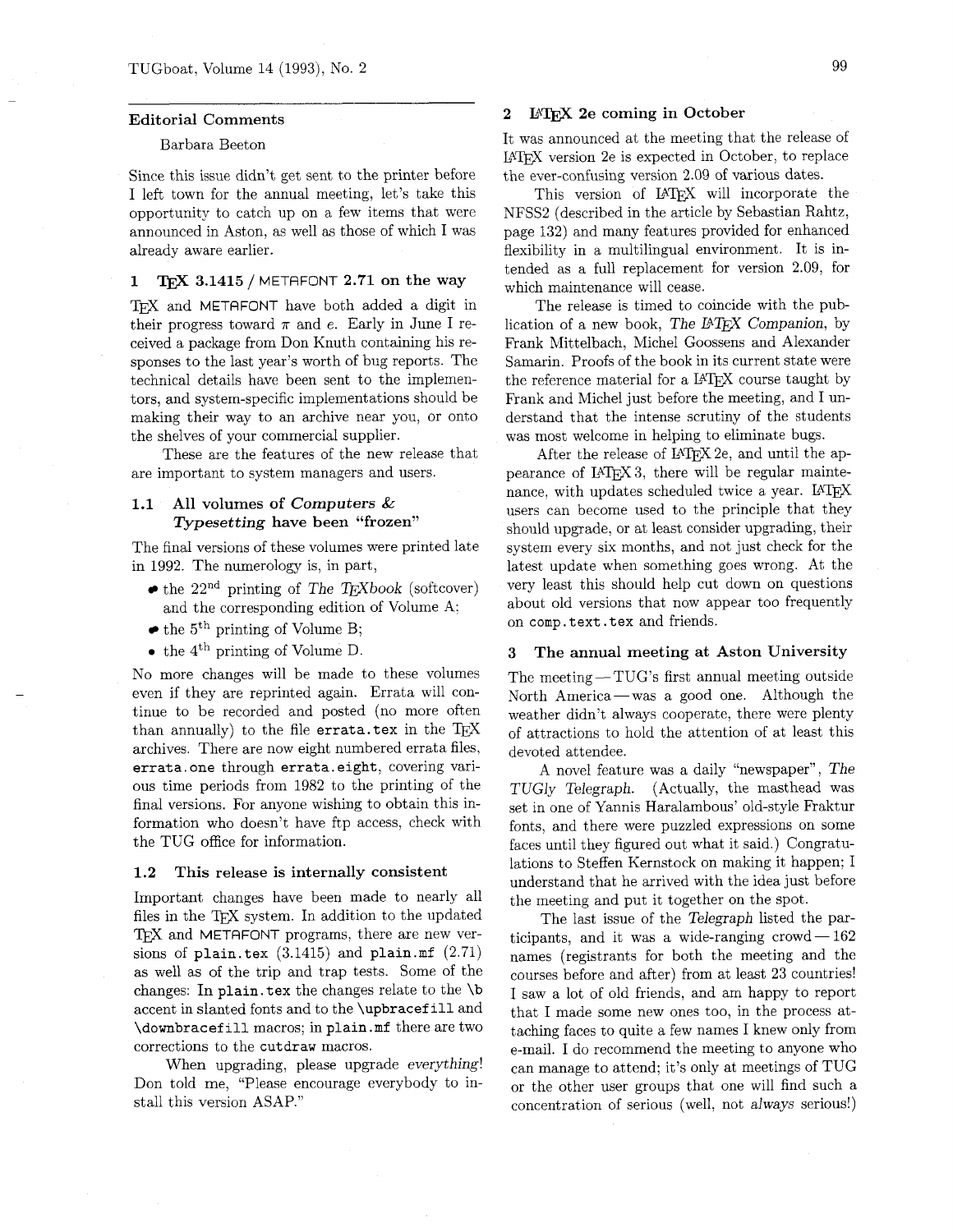and enthusiastic T<sub>F</sub>Xers, ready to discuss just about any topic with anyone who is interested.

The conference program had a lot of good material, and the pace was sufficiently relaxed that there was usually plenty of time to ask questions, and to talk to the speakers at coffee and tea breaks afterward. As in previous years the program was "single thread", so it wasn't necessary to decide which presentations to attend or skip. For those who couldn't attend, the editors of the Proceedings (Mimi Burbank and Sebastian Rahtz) have been working hard to get the papers into good shape; the results should arrive in your mailbox sometime in October. And thanks to these two good people for giving me a bit of rest.

Unfortunately, I did miss a number of the presentations. Shortly before the meeting, a Technical Working Group on the 256-character math encoding was constituted, and we spent quite a bit of time putting together a preliminary report for presentation at a workshop late in the week. See below for more details.

A number of vendors had displays and demonstrations set up, and I saw quite a few people asking questions. Along with the "active" displays, a rather large table contained a wide range of books on and related subjects. New publications included the two LAT<sub>F</sub>X books reviewed by Nico Poppelier in this issue (page 127), and, wonder of wonders!, at long last, Stephan von Bechtolsheim's TFX in Practice, all four volumes of it. A reviewer has been assigned, and a book review will appear in an upcoming issue.

There was one truly special event: an excursion to Stratford on Avon for a performance of **King** Lear by the Royal Shakespeare Company. Before the performance (which was stunning), we were treated to a private showing at the Shakespeare Centre Library of a copy of the First Folio and a number of other books that were related in some way either to Shakespeare or to King Lear. These included a couple of herbals (books about plants and their uses; these described plants mentioned in Shakespeare's works), a compendium of literary personages in the Stratford area contemporaneous with Shakespeare (his entry isn't even particularly long, while the other names there have faded from common memory), several fine editions of the plays, some books that might have been source material for the Bard, and various other rare items. The curator of the collection was both enthusiastic and knowledgeable, and she readily answered our many questions, sometimes leafing through the displayed volumes for other relevant examples. What a wonderful time I had! The idea for this excursion was inspired.

Finally, I'd like to extend my thanks to the Program and Arrangements Committees, to the TUG office staff, who were also on hand to help "person" the registration desk, and to the staff of the hosting institution, Aston University. Good show!

#### **3.1 And next year's meeting** . . .

A proposal regarding meeting sites was accepted by the TUG Board of Directors, recommending that locations be varied in a regular cycle of western North America, eastern North America, and Europe. Since this year's meeting was in the U.K., next year's should be in the west.  $1994$  will be TUG's  $15<sup>th</sup>$ year, and Santa Barbara, new home of the TUG office, was chosen as a tentative site. A committee is being formed, and a call for papers will be distributed when information about dates is available.

# **4 CTAN -the Comprehensive**  CTAN — the Compreh<br>T<u>F</u>X Archive Network

A new wrinkle has been added to our friendly TFX archives, as announced at the meeting. Three major sites, with the possibility of expansion, are now fully synchronized, their contents mirrored within 24 hours. George Greenwade, archivist extraordinaire and Chair of the Technical Working Group on TFX Archive Guidelines, in cooperation with Rainer Schöpf, Sebastian Rahtz, Karl Berry, Joachim Schrod and others, has not only established workable guidelines, but also put them into effect.

The three sites that now comprise CTAN are ftp.shsu.edu

ftp.tex.ac.uk and

ftp.uni-stuttgart.de

I understand that some site changes may be in the works, to get access to faster, more reliable network connections (the traffic to these sites is truly overwhelming), so keep a lookout for announcements.

A preliminary note can be found in TTN 2,3:15, and a full report from George will appear in the Proceedings of the meeting.

#### **4.1 Part of the** labrea **archive superseded**

With the regularization of these reliably maintained archives, the authoritative sites for some classes of files will move away from labrea.stanford.edu, the last connection of the T<sub>E</sub>X archives to their original home. For a long time, labrea has been without an on-site archive manager, and updating of files there is irregular at best. labrea will remain the canonical site for the core of TFX-Knuth's filesbut LAT<sub>F</sub>X maintenance is now in the care of the LAW3 project group in Germany, and George has